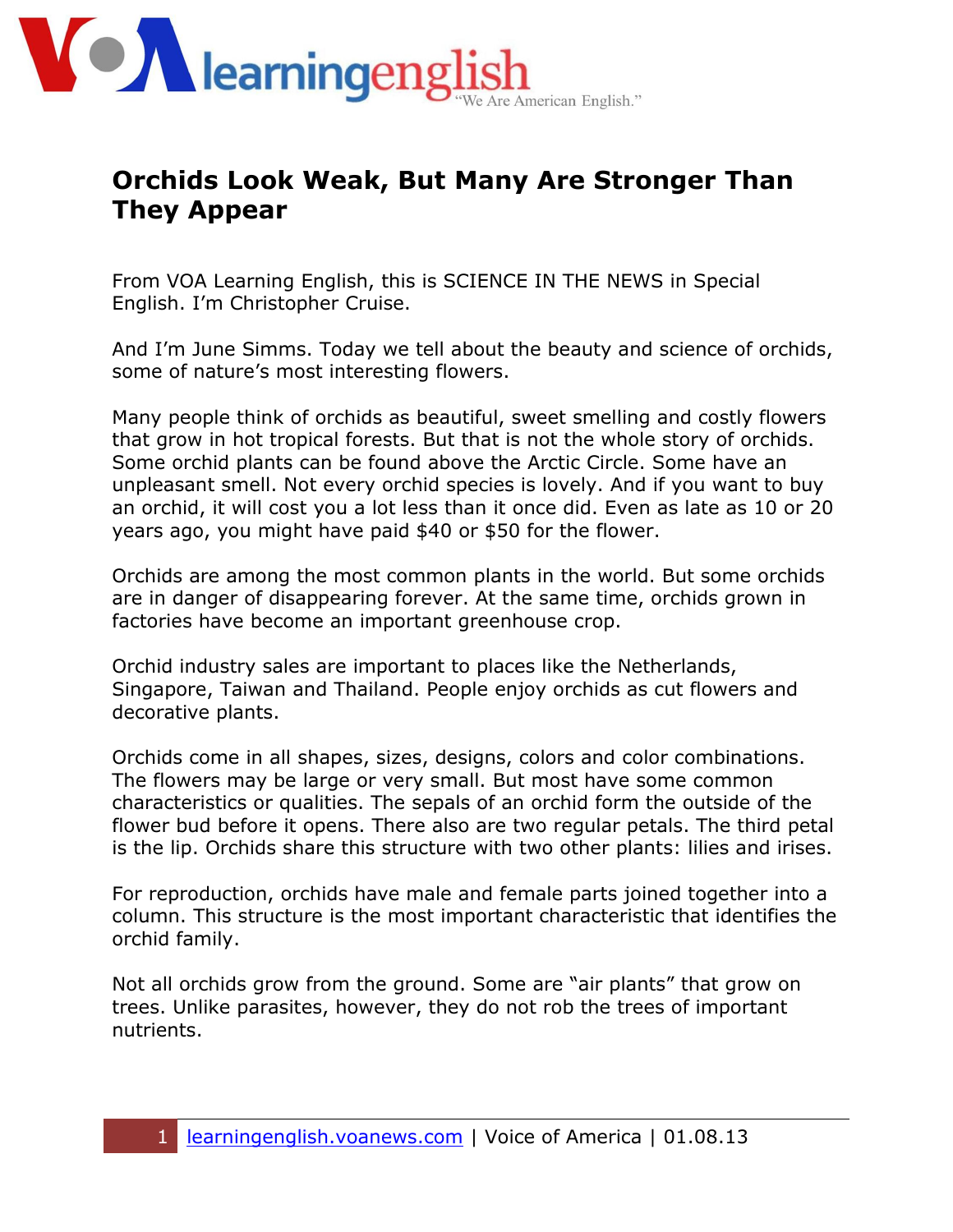

Orchids grow in a lot of places. But some areas have more orchid species than others. For example, Costa Rica has about 1,500 species. The United States has about 70. Even Greenland has a few.

Some people can easily recognize common orchid plants. The Cattleya, for example, gets a lot of attention.

A white Cattleya is one of the first orchids visitors see as they enter the tropical jungle area of the United States Botanic Garden in Washington, DC. The plants have soft white petals with yellow at the center, and people stop to smell the flower. One recent visitor said it looked just like a bird. Another said, no, it was similar to a beautiful insect, the butterfly. Other people believe it looks like a star.

The white Cattleya is sometimes called the corsage orchid. People wear the cut flower on clothing to mark special events like birthdays or Mother's Day parties. There are many species of Cattleya. Most come from the treetops in wet tropical forests in Central and South America.

But many orchids are strong. Orchid expert Tom Mirenda says some can grow in deserts or in wet, swampy grasslands. He says others can live on coastlines and on islands made of limestone coral. A few can live on salty seawater spray. Mr. Mirenda says orchids can even grow along rivers and streams, where water may cover them at times.

The Cattleya may owe its existence to William Cattley, a British botanist. One story says that in 1818, Cattley saved the orchid from being thrown away and lost forever. At the time, the plant was used as packing material that protected other orchid plants arriving from Brazil.

Another scientist named the orchid Cattleya in honor of William Cattley. But another version of the story says the Cattleya was not the first orchid ever to arrive in England and bloom.

The Cattleya grows in many colors. People often describe the deep color of the Cattleya lip as "showy." But this part of the flower provides more than beautiful appearance. It serves as a landing area for bees and other insects that spread pollen to the plant. The colors and design of the lip help attract the insects.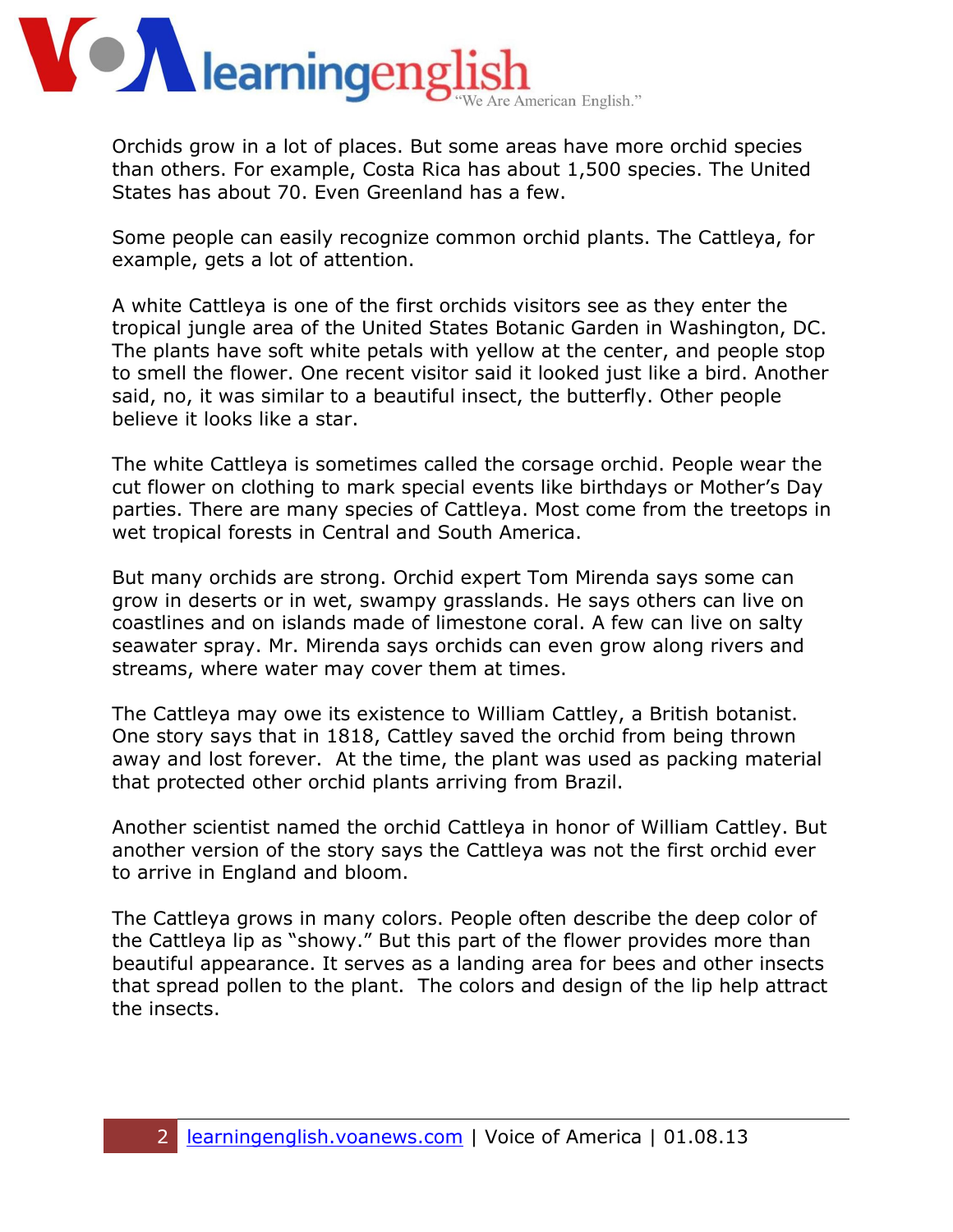

The nun's orchid has an interesting name and shape. Not surprisingly, the flower looks like the head cover worn by some Catholic religious workers. The nun's orchid came first from China. It reached the United States in the eighteenth century. The flowers can be big, up to almost 13 centimeters across. Some are brown with a lip that looks purple. Other possible color designs include yellows, reds and browns.

The vanilla orchid also has an interesting form. The fruit is inside the seedpods of its thick leaves. The leaves grow on tree trunks. Extract of vanilla provides a spice used in foods. The tiny dark dots in vanilla ice cream are from the seedpods of the vanilla orchid. The plant grows in the rain forests of Mexico. It also is native to Central America, South America, Madagascar and warmer areas of Africa and Asia.

Like the vanilla orchid, other orchids also have uses in addition to being beautiful. In some area, people use parts of orchids as food. For example, people in tropical Asian areas may eat the tubers of some species of an orchid called Gastrodia. The tubers are eaten like potatoes. In Malaysia, the leaves of one orchid species are sold as a vegetable. And the leaves of another are cooked as a seasoning for rice.

Some cultures use orchids for traditional folk medicines. In parts of Ecuador, the thick, sticky glue-like substance from the orchid species Catasetum is thought to help heal broken bones.

It is illegal to collect orchids growing in nature. But poachers often do so. And orchids reproduce with difficulty. They depend on birds, bees or insects to spread their pollen to another orchid flower.

Some orchids trick their pollinators. Such plants produce a smell that may interest pollinators not normally attracted to them. Other orchids trick male flies by making themselves look like female flies. Still others temporarily trap a pollinator. The action forces the insects to touch the orchid pollen. They pick it up on their bodies and carry it to another flower. Once the second flower is fertilized, seeds begin to form.

Orchid seeds grow slowly. Sometimes they take months to develop inside the seedpods. The very small seedpods contain as many as three thousand seeds. The seeds float in the air when the pods break open. But they do not begin growing just anywhere.